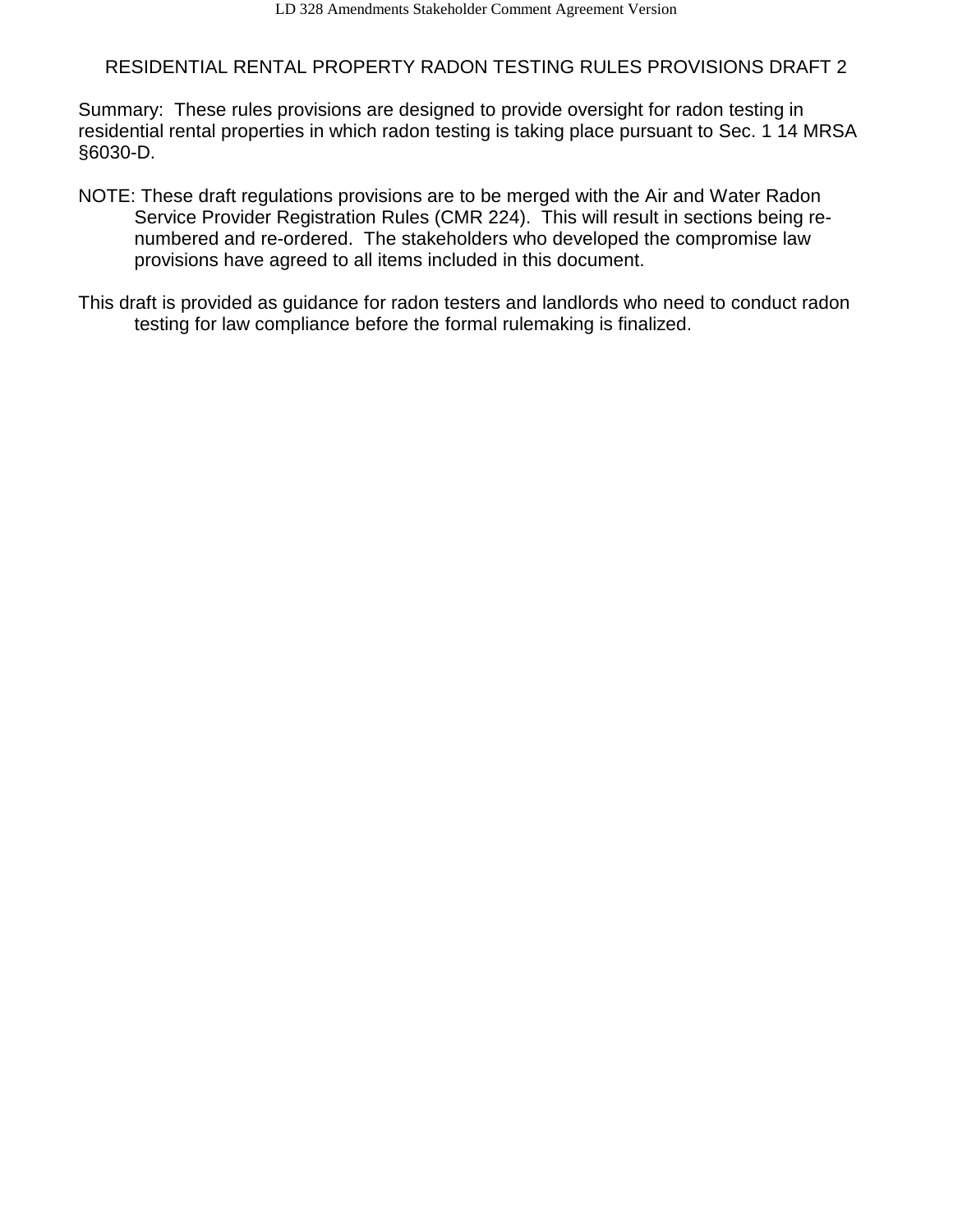# GENERAL PROVISIONS

# SECTION 1. SCOPE.

Except as otherwise specifically provided, these regulations apply to all air or water radon testing conducted, or that will be conducted, in residential rental properties in Maine.

# SECTION 2. DEFINITIONS.

As used in these rules, unless the context otherwise indicates, the following terms have the definitions set forth below:

"Act" means An Act to Reduce Lung Cancer in Maine (Sec. 1 14 MRSA §6030-D)

"Authorized radon testing device" means a device that collects radon or its decay products, requires analysis by an independent measuring facility or is a continuous monitoring device and,

- a. for air radon- Has successfully completed a device approval process operated by the US EPA, the AARST National Radon Proficiency Program (NRPP), or the National Radon Safety Board (NRSB); and is on the list of approved devices maintained by the NRPP or the NRSB.
- b. for water radon- sampling containers required for radon water analysis by an approved standard method; or a device which has successfully completed a device approval process operated by the US EPA, the AARST National Radon Proficiency Program (NRPP), or the National Radon Safety Board (NRSB); and is on the list of approved devices maintained by the NRPP or the NRSB.

"Department" means the Department of Health and Human Services, Division of Environmental Health, Radiation Control Program, Radon Section; or successor agency.

"Device Protocols" means the EPA Indoor Radon And Radon Decay Product Measurement Device Protocols (EPA 402-R-92-004, July 1992) or equivalent practices as determined by the Department.

"Environmental Protection Agency" or "EPA" means the United States Environmental Protection Agency (EPA).

"Falsification of a radon test" means knowingly conducting a radon test under conditions contrary to the conditions specified in the Device Protocols, the Homes Protocols, and/or the Multifamily Protocols; or knowingly setting a radon test device in a location contrary to the device placement criteria specified in the Device Protocols, the Homes Protocols, and/or the Multifamily Protocols; or knowingly taking other actions or inactions to alter or influence radon test results.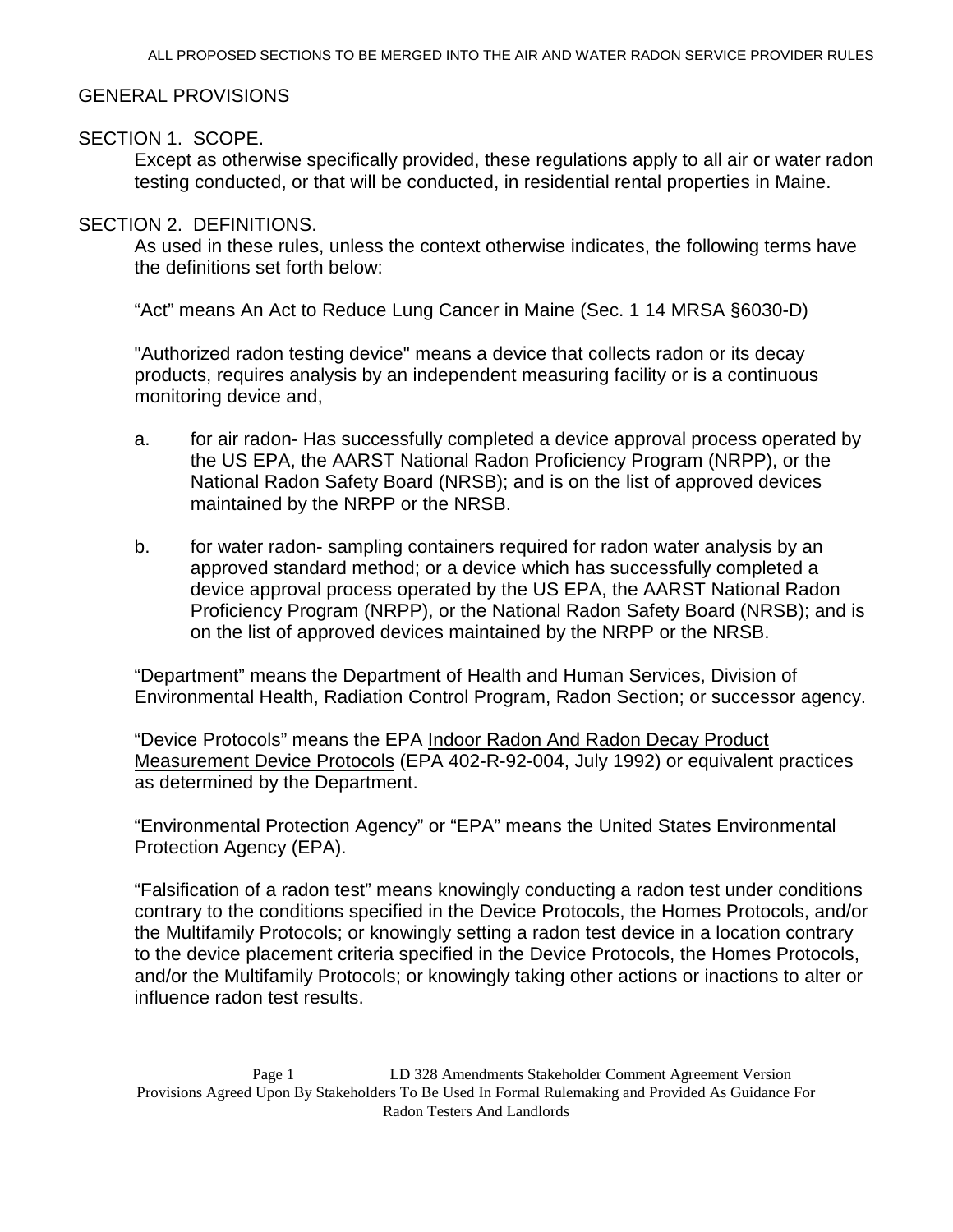ALL PROPOSED SECTIONS TO BE MERGED INTO THE AIR AND WATER RADON SERVICE PROVIDER RULES "Falsification of radon test results" means knowingly providing false results; or manufacturing results; or knowingly taking actions or inactions which will result in a tenant receiving notification of radon results other than those obtained from correctly conducted radon tests which took place in their unit; or in another unit if their unit was not tested.

"Homes Protocols" means the EPA Protocols for Radon And Radon Decay Product Measurements In Homes (EPA 402-R-93-003, June 1993) or equivalent practices as determined by the Department.

"Landlord" means a landlord or other person who on behalf of a landlord enters into a lease or tenancy at will agreement for a residential building or residential rental unit in a residential or mixed use building

"Lowest livable level" means:

- 1. The basement for structures with a basement, unless
	- a. the basement is less than six feet high from the floor to the bottom of the floor joists; or
	- b. the basement continually has standing water sufficient to prevent a furnace or other similar equipment from being housed in it, or
	- c. the basement is incomplete or damaged such that it allows uncontrolled entry for wind, rain, snow and vermin.
	- d. if the basement meets the conditions stated in a, b or c but is still used as a laundry room, workshop, playroom, living space, or exercise room, the basement shall be considered livable for the purposes of radon testing.

2. For structures without a basement, the lowest level containing residential space. This includes but isnot limited to:

- a. for slab-on-grade residences, the residences on the slab.
- b. for residences above a parking garage, the lowest level of residences above the parking garage.
- c. for residences above retail or commercial space, the lowest level of residences above the retail or commercial space.

"Mitigate" means to install systems and/or materials to prevent entry of radon into the indoor environment or to reduce radon concentrations in the indoor environment.

"Mitigation Standard" means ASTM E 2121-03, "Standard Practice for Radon Mitigation Systems in Existing Low-Rise Residential Buildings" or equivalent practices as determined by the department.

"Mitigation system" means any system or interventions designed to reduce radon concentrations in the indoor environment of a building, including but not limited to, active soil depressurization techniques, sealing techniques, and natural and forced air ventilation techniques.

Page 2 LD 328 Amendments Stakeholder Comment Agreement Version Provisions Agreed Upon By Stakeholders To Be Used In Formal Rulemaking and Provided As Guidance For Radon Testers And Landlords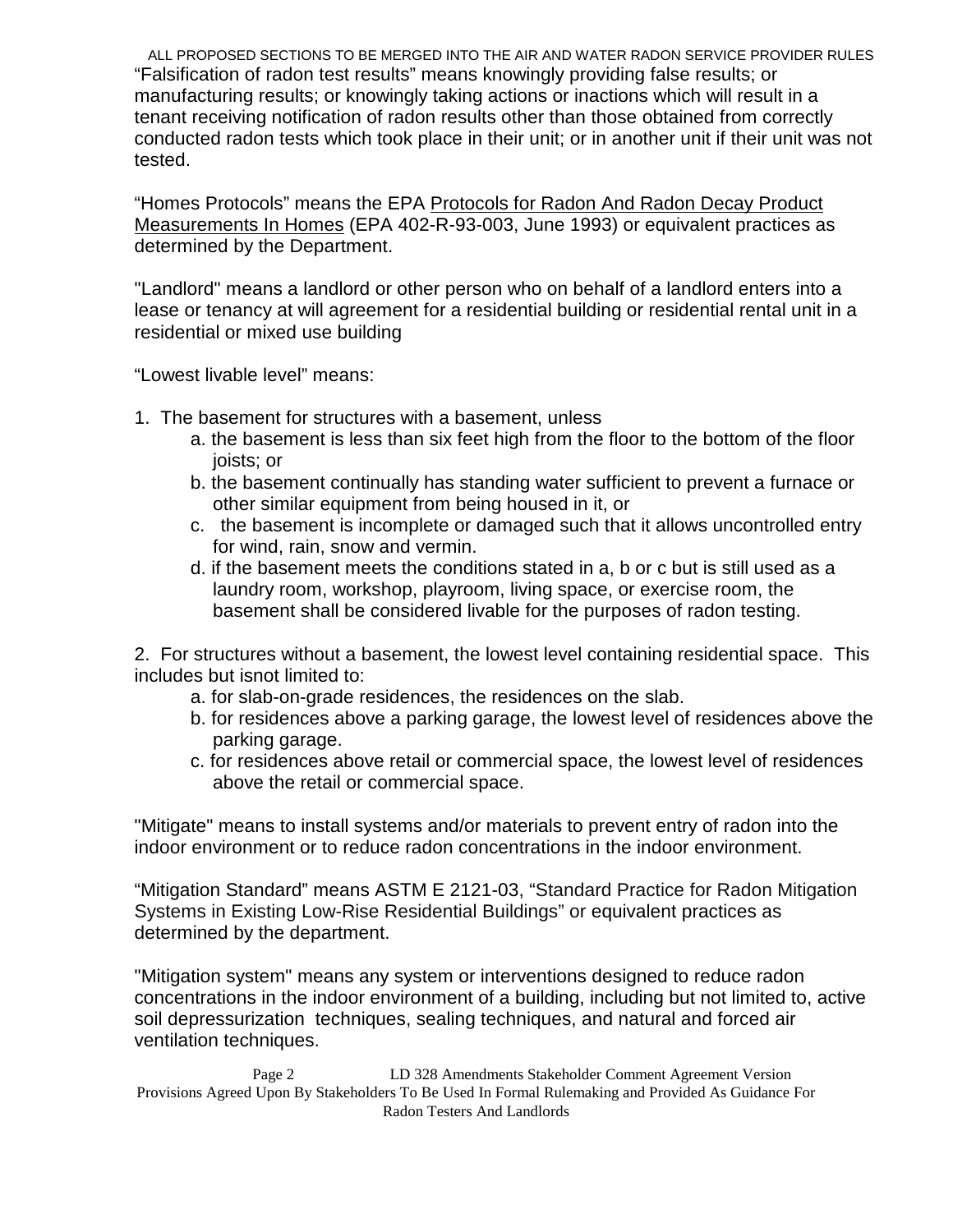"Mitigator" means an individual or a company registered to provide radon mitigation services under the Radon Registration Act. .

"Multifamily Protocols" means the ANSI/AARST Protocol for Conducting Radon and Radon Decay Product Measurements in Multifamily Buildings (MAMF-2010) or equivalent practices as determined by the department.

"Person" or "Persons" means any individual, corporation, partnership, firm, institution, group, agency, or political subdivision of this or any other state or the Federal government, municipal or quasi-municipal organization but not including the Department.

"Person acting on behalf of a landlord" means a payroll employee of the landlord.

"On-site" means in the structure the client has requested radon services for.

"Quality Assurance" or "(QA)" means insuring accuracy and reproducibility in analysis and or mitigation methods in accordance with written standards as set forth in the quality assurance guidance accepted by the Department.

"Radon" means the radioactive gaseous element and its decay products produced by the disintegration of the element radium in air, water, soil, or other media.

"Radon mitigation" or "Radon mitigation services" means taking measures to reduce the concentration of radon in air or water. The measures may include but are not limited to installation of equipment or systems intended to reduce or remove radon.

"Radon Registration Act" or "Radon Act" means the Maine Radon Registration Act (Sec 1. 22 MRSA c. 165, §771 et seq.)

"Radon Registration Rules" or "Radon Rules" means the Maine Air and Water Radon Service Provider Registration Rules (CMR 224).

"Radon Service Providers" means persons registered under the Radon Registration Act to provide radon services.

"Registered Tester" ""means an individual or a company registered under the Radon Registration Act to provide radon testing services.

"Rental Lowest Livable Level" means the lowest level of the building used for residences, laundry areas, exercise rooms, meeting or activity rooms, offices, or other common or administrative use, but does not include areas used for storage or retail space or commercial space.

"Residential Rental Building" or "Residential Building" means, for the purpose of these rules, any residential property offered for rent, lease, or other tenancy at will; including

Page 3 LD 328 Amendments Stakeholder Comment Agreement Version Provisions Agreed Upon By Stakeholders To Be Used In Formal Rulemaking and Provided As Guidance For Radon Testers And Landlords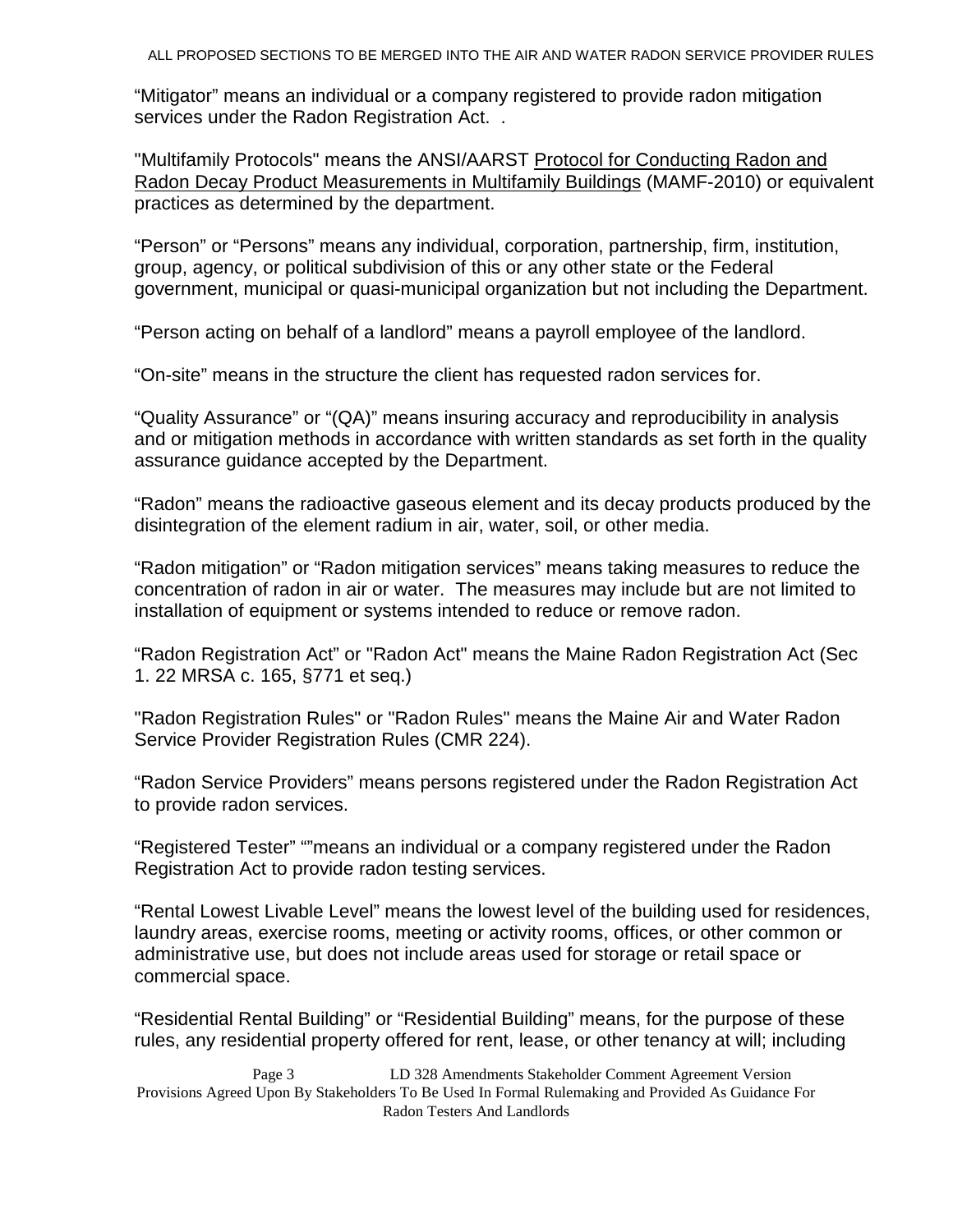ALL PROPOSED SECTIONS TO BE MERGED INTO THE AIR AND WATER RADON SERVICE PROVIDER RULES but not limited to apartments, rental housing, seasonal rentals of more than 100 days, college dormitories, nursing homes, assisted living facilities, or other type of building which becomes someones place of residence in return for remuneration of some form. This does not include transient rentals or rehabilitation facilities where the patients are not permanent residents, or correctional facilities of any type.

"Residential Rental Radon Testing Law" or "Rental Law" means Sec. 1, 14 MRSA §6030- D as amended.

"Tampering" means altering or modifying radon test conditions before or during a radon test. Actions considered as tampering include but are not limited to: altering test conditions by opening windows during short term tests or by opening doors unnecessarily or for more than one minute at a time; altering test conditions by operating ventilation equipment other than air exchangers intended and set for continuous operation ; moving, covering, or otherwise interfering with the radon test device; or performing temporary radon mitigation measures before or during the initial or follow up radon test.

"Temporary radon mitigation measures" means taking non-permanent action to reduce or alter the radon concentrations in a structure. Temporary radon mitigation measures include but are not limited to covering sumps or holes; sealing cracks or gaps around penetrations less than 30 days before a radon test is planned to occur; operating ventilation equipment in a manner or at a setting outside of its normal operation during a radon test; or installing non-permanent equipment for the purposes of determining if a radon mitigation method might be successful. Temporary radon mitigation measures undertaken before or during an initial or follow up radon test shall be considered falsification of the radon test. Temporary radon mitigation measures shall only be undertaken by a currently registered radon mitigator after the need for radon mitigation has already been determined.

"Transient Rentals" means, for the purpose of these rules, any residential rental unit or facility where the normal rental period is measured in days, such as a hotel or motel that does not routinely rent rooms for weeks, months, or years.

"Unit" or "rental unit" means an apartment or other segment of a residential building which is rented for residential occupancy

"Utility shaft" means a passage which goes down through a building, so that electric, plumbing or other utilities can be brought to upper levels of the building.

"Water radon" means radon found in water.

#### SECTION 3. SEVERABILITY.

The provisions of these rules are severable. If any provision of these rules is found to be invalid, or if the application of any provision of these rules to any person or circumstance is invalid, such invalidity shall not affect other provisions or applications.

Page 4 LD 328 Amendments Stakeholder Comment Agreement Version Provisions Agreed Upon By Stakeholders To Be Used In Formal Rulemaking and Provided As Guidance For Radon Testers And Landlords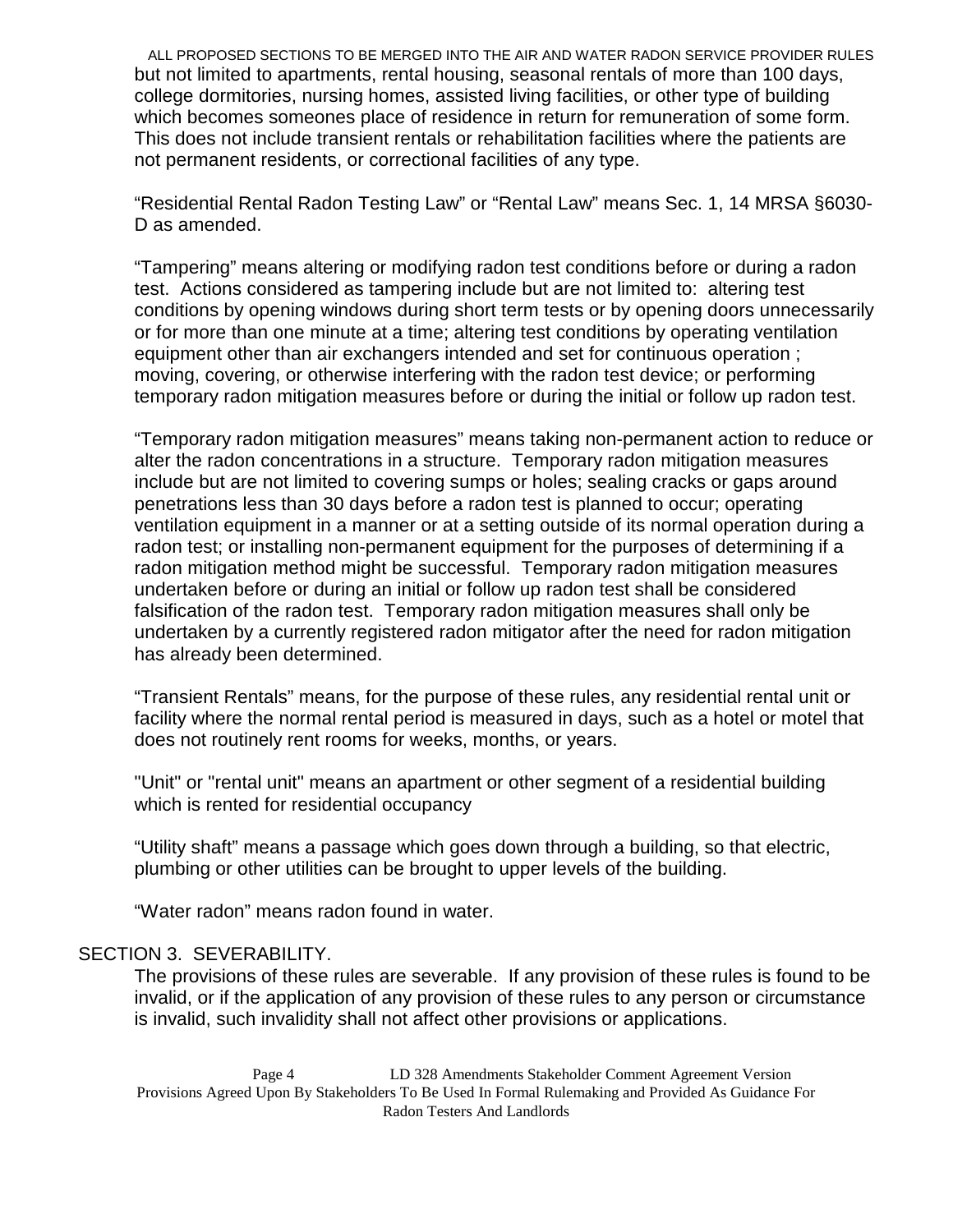ALL PROPOSED SECTIONS TO BE MERGED INTO THE AIR AND WATER RADON SERVICE PROVIDER RULES SECTION 4. RESIDENTIAL RENTAL PROPERTY RADON TESTING REQUIREMENTS

A. Pursuant to 14 MRSA Section 6030-D, the air in all residential rental buildings in the State of Maine which are not short-term rentals shall be tested for the presence of radon gas by March 1, 2014, and again every ten years thereafter when requested by a tenant unless a mitigation system has been installed and is functioning in that residential building.

1. Radon testing conducted in residential rental buildings after September 12, 2009 and before November 1, 2013 can be used to meet this requirement only if the testing was conducted

a. in accordance with the requirements and quality assurance guidance specified in the multifamily protocols for buildings containing three or more units; or specified in the Homes protocols for buildings containing two or fewer units; and

b. by a registered tester and reported to the Department on appropriate forms.

2. Radon testing conducted on or after November 1, 2013 and before the enactment of these regulations can be used to meet this requirement only if the testing was conducted

a. in accordance with the requirements and quality assurance guidance in the multifamily protocols for buildings containing three or more units; or in the Homes protocols for buildings containing two or fewer units; and

b. in accordance with the proposed rental testing rules provisions agreed upon by stakeholders which were released as guidance for radon testers and landlords; and

c. by a registered tester and reported to the Department on appropriate forms; or

d. by a landlord

i. in a residential building that contains none of the features or confounding factors identified in Section 5 of these rules; and

ii. using passive devices that must be submitted to a laboratory for analysis; and

iii. was reported to the department in a timely manner and on department-required forms or in a department-approved format.

- B. For a residential rental building constructed or beginning rental operation after March 1, 2014, the landlord shall have the building air tested for the presence of radon within 12 months after the first tenant moves into the building.
- C. Radon testing in rental buildings shall be conducted by a Tester holding a current registration as specified under the Radon Registration Act. Exceptions:
- 1) A landlord may conduct radon testing:

i. in accordance with 14 MRS Sec 6030-D and these rules; and

ii. in buildings that do not contain the features identified in Section 5 of these rules; and

iii. using passive devices that must be submitted to a laboratory for analysis.

Page 5 LD 328 Amendments Stakeholder Comment Agreement Version Provisions Agreed Upon By Stakeholders To Be Used In Formal Rulemaking and Provided As Guidance For Radon Testers And Landlords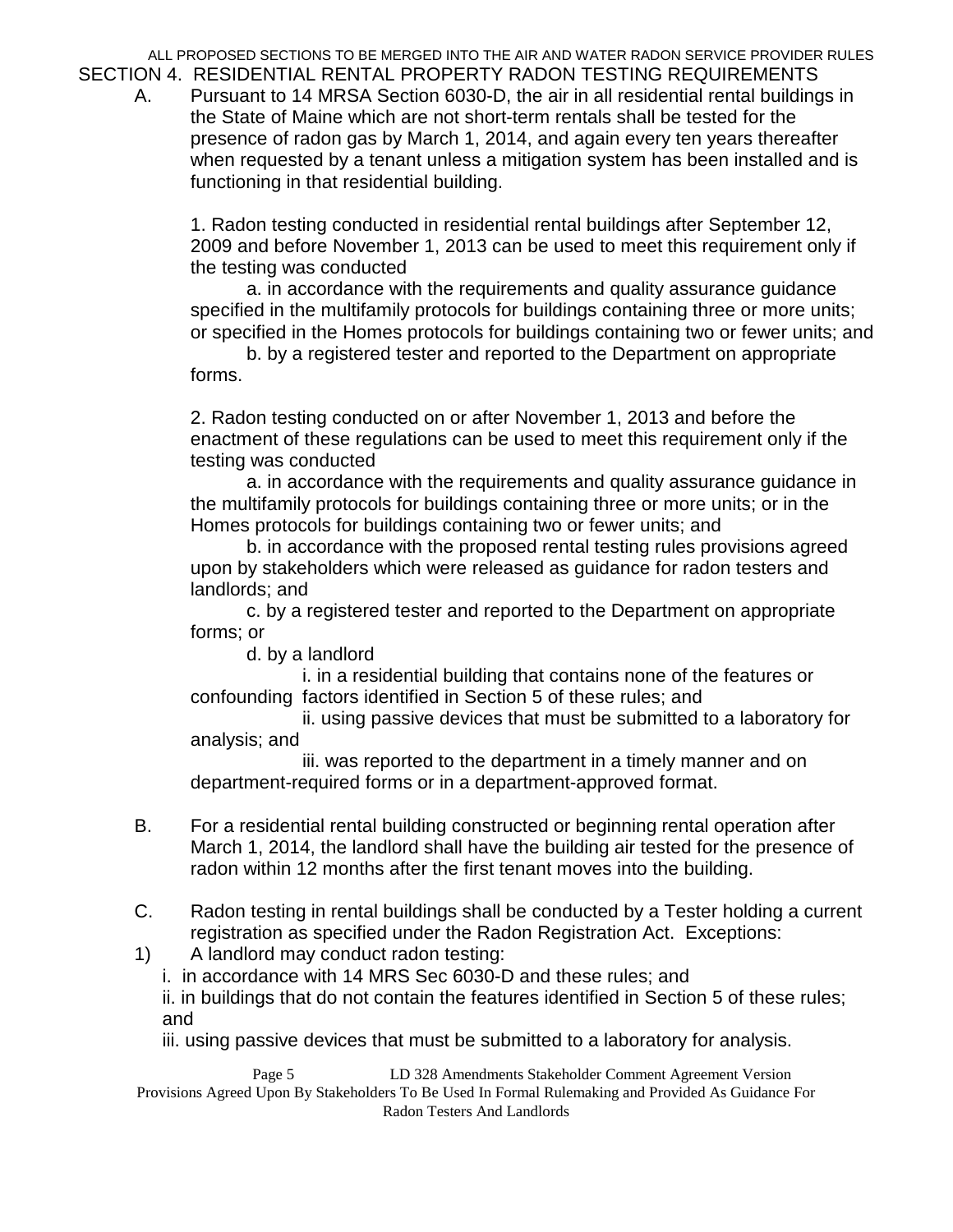2) Another person acting on behalf of a landlord may test under the same restrictions as a landlord when that person:

i. is a payroll employee of the landlord who routinely acts on behalf of the landlord; and

ii.. is not a contracted building management service or other non-radon testing professional service; and

iii. is not a person with whom the landlord contracts routinely to provide general or professional services.

- D. Radon testing shall:
	- 1. Follow the protocols as identified in these regulations; specifically all radon measurement devices shall be used according to the Device Protocols; and testing strategy and testing locations shall be in accordance with:
		- a. for single family or duplex residential rental structures, the Homes Protocols, real estate guidelines except where Maine radon regulations take precedence; or
		- b. for residential rental structures containing more than two residences, the Multifamily Protocols except where Maine radon regulations take precedence; and
	- 2. Include quality assurance as required in the protocols specified in Section 4.D.1 and in these regulations; and
	- 3. Be conducted
		- a. in the rental lowest livable level of the structure as defined in these rules,
		- b. in other levels of the structure as determined by the protocols specified in these rules; and
	- 4. Be reported to the Department by the person conducting the testing using approved forms or in an approved electronic reporting format; and
	- 5. Be completed by March 1, 2014 unless:
		- a. a follow up test being conducted in accordance with the protocols and which began before March 1, 2014 is in progress and the registered tester or landlord conducting the follow up test so informs the Department; or
		- b. a written request for extension has been approved by the Department before February 1, 2014; and
		- c. the landlord can show they attempted in good faith to complete testing by March 1, 2014 but were unable to do so due to a shortage of available registered radon testers or a shortage of lab capacity to provide and or analyze radon test devices. In such case, the landlord must notify DHHS of landlord contact information, rental building address(es), and expected date(s) testing will begin.

Page 6 LD 328 Amendments Stakeholder Comment Agreement Version Provisions Agreed Upon By Stakeholders To Be Used In Formal Rulemaking and Provided As Guidance For Radon Testers And Landlords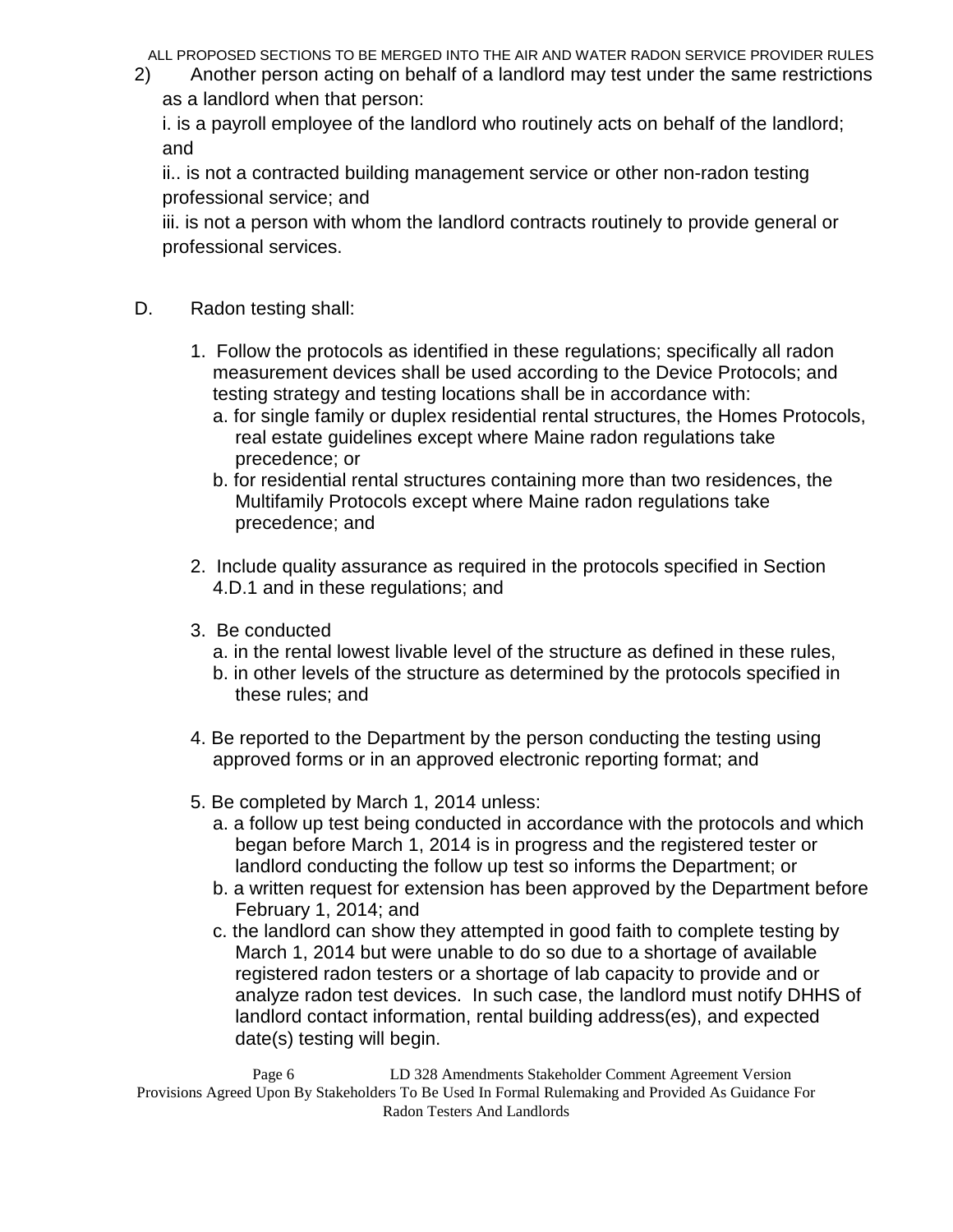- 6. Be repeated at ten (10) years after the testing was completed, when requested by a tenant unless a mitigation system that continues to function has been installed.
- E. Radon Testing by Tenants in units they occupy and common areas.
	- 1. Tenants may conduct or have a tester conduct radon testing in a unit or unit(s) they occupy and in common areas to which they have access. All testing conducted by tenants shall:

a. be conducted in accordance with the Device protocols; and

b. follow test kit placement requirements as shown in the Homes protocols and Device protocols.

c. be reported in writing to the landlord within 30 days of receiving the results, unless a follow up test is intiated within 30 days of receiving results, in which case the initial and follow up radon test results shall be reported to the landlord, in writing and within 30 days of receipt to the follow up test results. Copies of the test results reports can consititute written reporting to the landlord.

2. When a tenant provides to a landlord a written report indicating radon at or over 4.0 pCi/l, the landlord shall:

a. disclose those results as required in Part A, Section 6.B and report those results to the department as required in Section 6; or

b. have a Tester conduct a follow up test and disclose the results of the follow up test as required in Part A, Section 6.B and have the Tester report those results as required in the Radon Registration Act.

Section 5. Landlord radon testing limitations.

- A. Landlords may conduct self-testing of radon in residential rental buildings without employing a Registered Tester only if the building does do not contain any of the following features or contaminants. If the building contains any of the following contaminants or features, then a Landlord must employ the services of a Registered Tester:
	- 1. One or more elevator shafts; or
	- 2. One or more unsealed utility shafts; or
	- 3. One more more open pathways for radon to follow from the ground to the occupied space; or
	- 4. A forced hot air heating system; or
	- 5. A central air heating or cooling system; or
	- 6. Other heating or cooling system which would be classified as Group 2 or Group 3 in table 3.6 of the multifamily protocol; or
	- 7. Units which span two or more foundations unless they test all livable rooms in the unit; or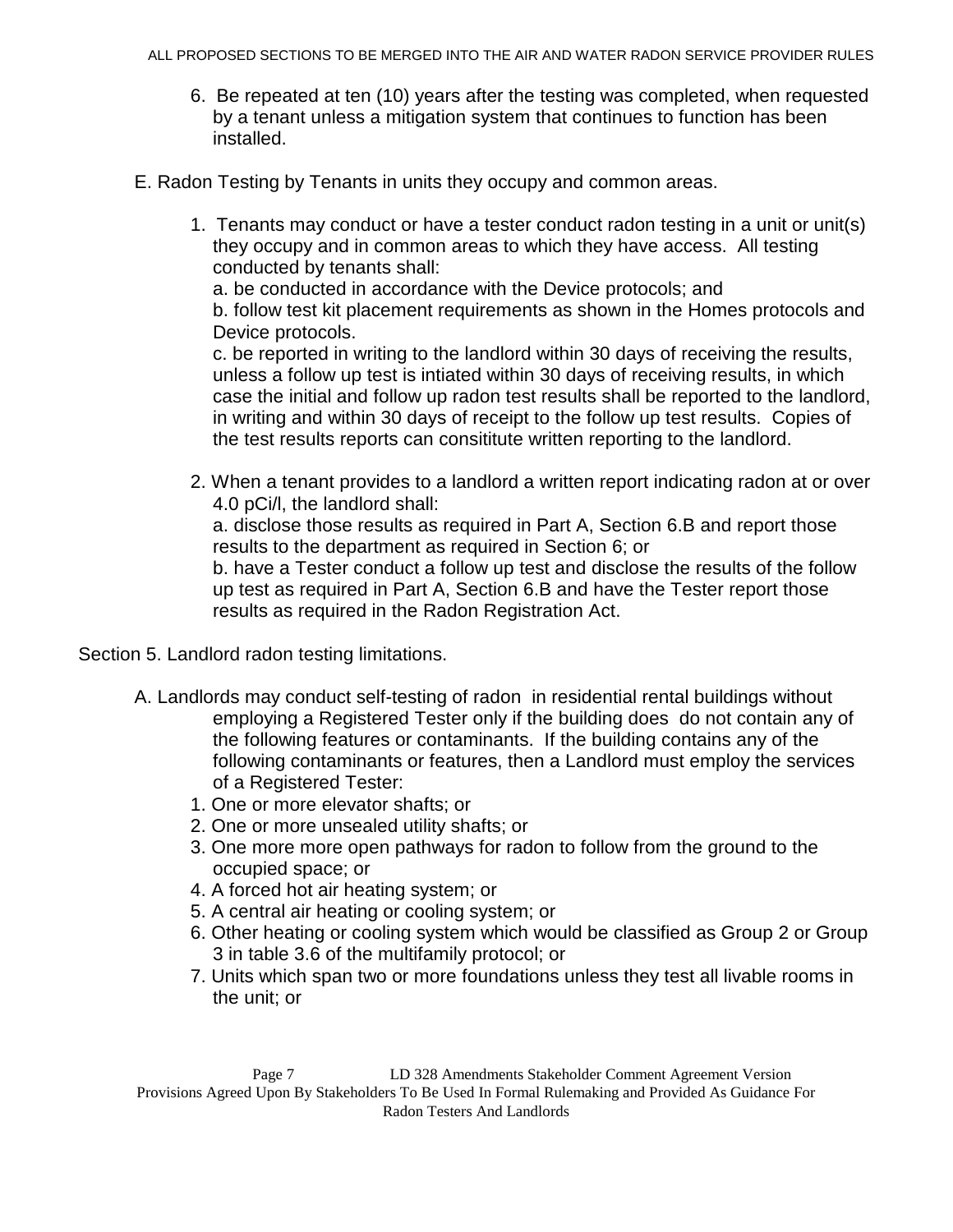- ALL PROPOSED SECTIONS TO BE MERGED INTO THE AIR AND WATER RADON SERVICE PROVIDER RULES
	- 8. A private well supplying the water (exception: when the well water has been tested by a registered tester and found to have radon lower than the Maximum Exposure Guideline of 4,000 pCi/l); or
	- 9. When the number of units to be tested in a building or complex is 10 or greater;
- B. Landlord radon self-testing may be conducted with authorized radon test devices as defined in these rules when those devices:
	- 1. are passive devices which require analysis by an independent measuring faclility; and
	- 2. are obtained from a radon laboratory holding a current Maine radon registration as an analysis lab; or if purchased from a retail outlet, the analysis lab identified on the radon device packaging and documentation must be a Maine-registered radon analysis lab.
- C. Landlord radon self-testing shall not be conducted using continuous monitoring devices or other radon testing devices which do not require an independent laboratory analysis.

Section 6. Landlord reporting of radon testing to the Department.

A. All landlords conducting radon self-testing in a residential rental building shall submit a report to the Department within 30 calendar days of receiving results of testing for that building. These reports shall:

1. be on approved forms or in an electronic format provided by the Department; and

- 2. legibly include all information specified on the forms; and
- 3. be submitted by mail, email, or fax to the address specified on the forms.

Section 7. Radon mitigation

- A. Any residential rental property where radon testing has been completed and all or part of the structure has radon test results of 4.0 pCi/l or higher can receive radon mitigation to reduce radon in all parts of the building where radon test results were 4.0 pCi/l or higher.
- B. If radon mitigation work occurs at any residential rental property, it shall be performed by a Radon Mitigator holding a current registration as specified under the Radon Registration Act.
- C. All radon mitigation that occurs at any residential rental property shall follow standards, procedures, or guidelines determined by the Department.
- D. Post mitigation testing shall occur at each residential rental property where radon mitigation occurs, in a time frame as required by the radon mitigation standards followed by the mitigator.

Page 8 LD 328 Amendments Stakeholder Comment Agreement Version Provisions Agreed Upon By Stakeholders To Be Used In Formal Rulemaking and Provided As Guidance For Radon Testers And Landlords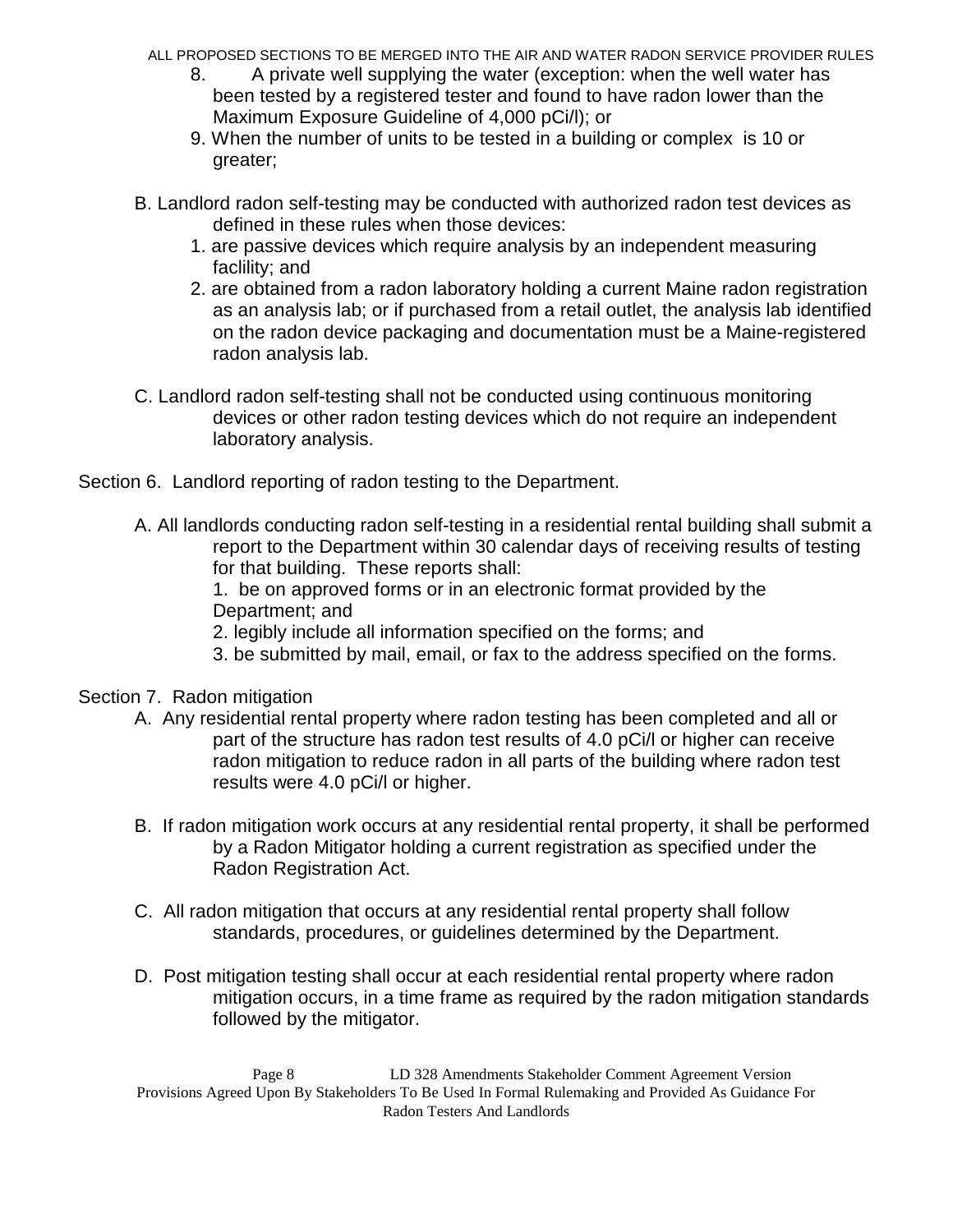- ALL PROPOSED SECTIONS TO BE MERGED INTO THE AIR AND WATER RADON SERVICE PROVIDER RULES
	- 1. Post mitigation testing shall be performed by a registered radon tester or a landlord when the building does not contain the features specified in Section 5.
	- 2. Post mitigation testing shall be performed according to the protocols identified in these rules.
	- 3. Post mitigation testing shall be conducted in those areas where pre-mitigation testing determined high radon levels to exist. Post mitigation testing may occur in other areas of the building.
- E. Testing to verify continued proper functioning of the radon mitigation system may occur at two year intervals in keeping with Department recommendations for all structures containing radon mitigation systems.
	- 1. Not withstanding the requirements in Sections 1, 2, 3, 4, and 5, periodic testing to verify continued proper function of a radon mitigation system may be performed by the landlord, lessor, or their designee.
	- 2. Radon mitigation system check test placement, duration, and conditions shall follow the protocols specified in these rules.
	- 3. In residential rental structures without a basement, radon mitigation system check testing may take place in representative units which are affected by the mitigation system on the lowest occupied level of the structure, rather than in every unit on the lowest occupied level of the structure.
	- 4. The results of radon mitigation system check testing may be disclosed to each tenant in the structure.
	- 5. The results of radon mitigation system check testing may be kept on file in the structure or the management offices on the same property or other central location normally used for compliance records storage, for inspection or review by the Department or any tenant of the structure upon request.

Section 8. Radon Results and Radon Hazard Disclosure requirements.

- A. Notification to Tenants by Landlords. Within 30 days of receiving radon test results for a residential rental building, a landlord or other lessor of a residential building shall provide written notice to a tenant regarding the presence of radon in the building, including the test date and results. The written notice shall:
	- 1. Be provided, on a form or in a format determined by the Department, to every current tenant and to each future tenant at time of lease signing by the landlord, lessor, or their designee; and
	- 2. Upon request, be provided verbally or otherwise made generally available to any and all potential future tenants. For purposes of this section, a potential future tenant is a person who has expressed interest in occupying all or part of the residential rental property; and
	- 3. Include radon test results relevant to each individual rental unit as follows:
		- a. For residential rental units where radon testing occurred, the most recent results of radon testing in that unit. If radon mitigation has been performed, the most recent results are post-mitigation testing results for that unit.
		- b. for residential rental units where radon testing occurred in other units or in the basement, the unit shall be provided with the most recent, highest radon

Page 9 LD 328 Amendments Stakeholder Comment Agreement Version Provisions Agreed Upon By Stakeholders To Be Used In Formal Rulemaking and Provided As Guidance For Radon Testers And Landlords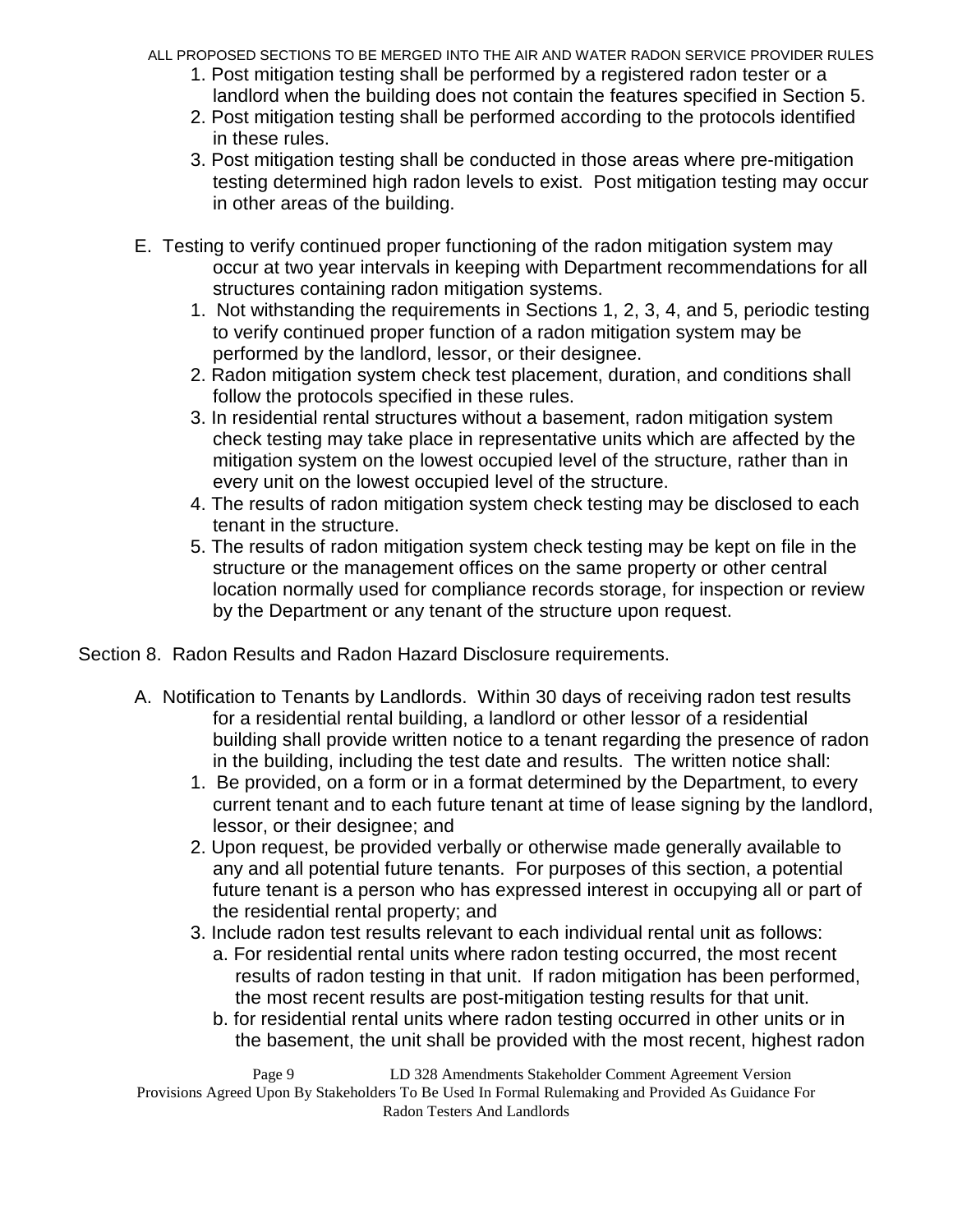- ALL PROPOSED SECTIONS TO BE MERGED INTO THE AIR AND WATER RADON SERVICE PROVIDER RULES test result in any unit of the structure where the unit is located; or with the radon test results for the basement if the basement was tested. [For example, Building 2 has four units, 1, 2, 3, and 4. The units tested were 1 (result 2.5 pCi/l) and 3 (result 4.5 pCi/l). Unit 1 is provided the results of testing in Unit 1, Unit 3 is provided the results of testing in Unit 3, and Units 2 and 4 are each provided the results of testing in Unit 3]; and
	- 4. Include notice regarding the risk associated with radon; and
	- 5. Include acknowledgement that the tenant has received the required radon test results and radon risk notice, with one copy of the acknowledgement for the tenant, and one copy of the acknowledgement for the landlord or lessor.
- C. The forms for radon test result disclosure, radon hazard disclosure, and acknowledgement of receiving these disclosures can be downloaded from the Radon Section website.
- D. A copy of all radon test results held by the landlords shall be transferred to each future owner of the structure at the time the future owner takes possession of the structure or takes possession of ownership documentation, whichever comes first.

Section 9. Exemptions to the residential rental building testing requirement.

All residential rental buildings offered for rent in Maine shall be tested for radon in air except:

- A. Seasonal use buildings offered for rent for 100 or fewer days each year.
- B. Transient rentals such as hotels, motels, boarding houses, or other similar facilities that are regulated under Title 30-A, §3801 et seq. unless the facility routinely rents residential lodging space to the same renter for a period of 100 or more consecutive days and it can be considered a residence.
- C. Mobile homes unless they have;
	- 1. permanent and durable weather proof or insulated skirting. For purposes of this regulation, seasonally applied bales of hay, bags of leaves, and light framing wrapped with plastic that are removed at the end of the heating season and are not re-installed until the beginning of the next heating season are not considered permanent, durable, weather proof, or insulated skirting; or
	- 2. a concrete or concrete masonry unit foundation walls, with or without an access door or hatch, completely surrounding the base of the home.
- D. Seasonal use cottages rented for more than 100 days which are supported on posts or blocks; and
	- 1. have a minimum two foot clearance under the entire structure; and
	- 2. have no protection of any kind which would impede the elements, animals, or the free flow of air from accessing the entire space under the structure; or

Page 10 LD 328 Amendments Stakeholder Comment Agreement Version Provisions Agreed Upon By Stakeholders To Be Used In Formal Rulemaking and Provided As Guidance For Radon Testers And Landlords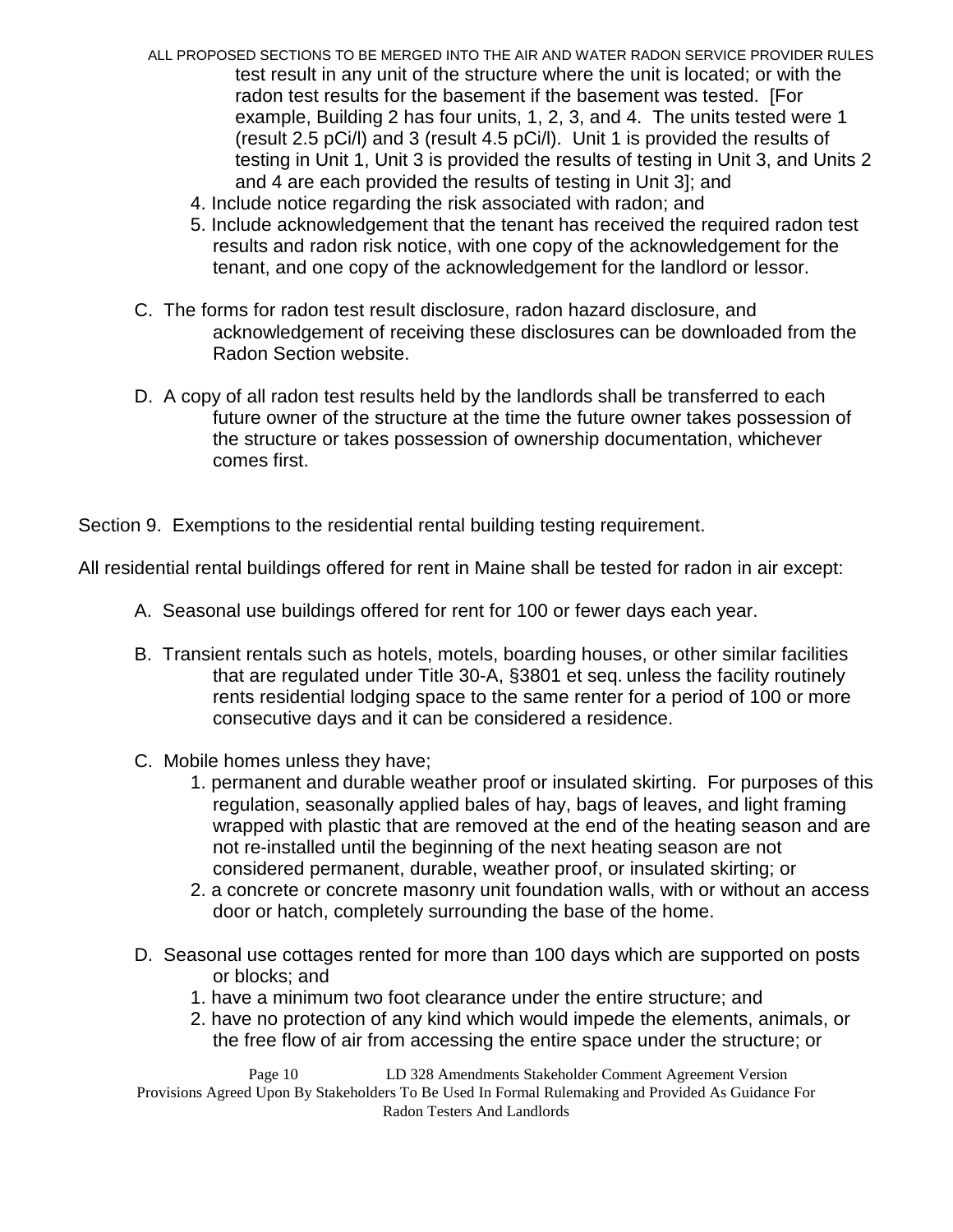ALL PROPOSED SECTIONS TO BE MERGED INTO THE AIR AND WATER RADON SERVICE PROVIDER RULES 3. do not have a private well as a water supply.

Section 10. Radon in Water.

- A. If radon in water testing is conducted in a residential rental property, the testing shall:
	- 1. Be conducted by a Tester holding a current registration as specified under the Radon Registration Act; and
	- 2. Follow the protocols specified in the Radon Registration Rules; and

3. Include quality assurance as required in the protocols specified in the Radon Registration Rules; and

- 4. Be reported to the Department by the Tester using approved forms or in an approved electronic reporting format; and
- 5. Be used to determine the need for follow up radon testing or radon concentration reduction work (called mitigation) at the structure,
- B. If radon in water mitigation will be conducted because radon in water test results are over the Maine Radon In Water Maximum Exposure Guideline (MEG) of 4,000 pCi/l or other appropriate guideline concentration:
	- 1. Any radon in water mitigation work that occurs at any residential rental property shall be performed by a Mitigator holding a current registration as specified under the Radon Registration Act.
	- 2. All radon in water mitigation that occurs at any residential rental property shall follow standards, procedures, or guidelines determined by the Department.
	- 3. Post mitigation testing for radon in water shall occur at each residential rental property where radon in water mitigation occurs.
		- a. Post mitigation testing for radon in water shall be performed by a Registered Tester .
		- b. Post mitigation testing for radon in water shall be performed according to protocols, standards or guidelines determined by the Department.
		- c. Post mitigation testing for radon in water shall consist of a radon water test collected at a spigot or other fixture which receives only water from the radon water mitigation system.
		- d. Post mitigation radon in water test results shall be provided to tenants as specified in Section 10.C.
	- 4. Testing to determine continued proper operation of the radon mitigation system may occur at two year intervals in keeping with Department recommendations for all structures containing radon mitigation systems.

Page 11 LD 328 Amendments Stakeholder Comment Agreement Version Provisions Agreed Upon By Stakeholders To Be Used In Formal Rulemaking and Provided As Guidance For Radon Testers And Landlords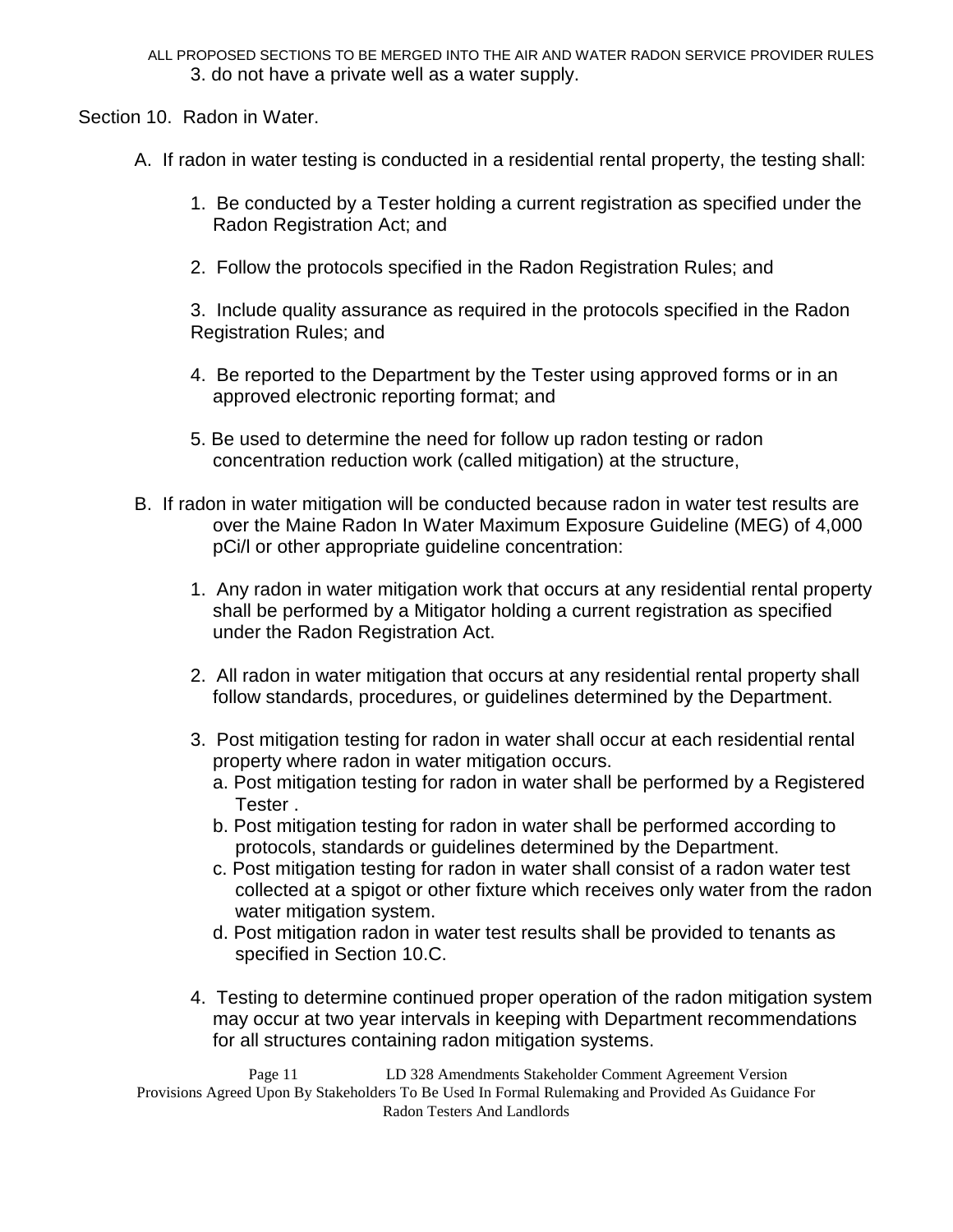- a. Notwithstanding the requirements in Sections 1, 2, 3, 4, and 5, radon mitigation system check testing may be performed by the landlord, lessor, or their designee.
- b. Radon water mitigation system check testing shall follow protocols, standards, or guidelines determined by the Department.
- c. Radon water mitigation system check testing may take place at one water source in the building, including but not limited to any spigot or other fixture which receives only water from the radon in water mitigation system.
- d. The results of radon mitigation system check testing may be disclosed to each tenant in the structure.
- e. The results of radon mitigation system check testing may be kept on file in the structure or the management offices on the same property or other central location normally used for compliance records storage, for inspection or review by the Department or any tenant of the structure upon request.
- C. Radon in water results. In those instances where radon in water testing occurs in a residential rental property:
	- 1. A landlord or other lessor of a residential building shall provide written notice to a tenant regarding the presence of radon in water, including the date and results. The written notice shall:
		- a. Be provided, on a form or in a format determined by the Department, to every current tenant and to each future tenant at time of lease signing of a unit which is served by the water source tested for radon in water, by the landlord, lessor, or their designee; and
		- b. Upon request, be posted with other disclosures or otherwise made generally available to any and all potential future tenants. For purposes of this section, a potential future tenant is a person who has expressed interest in occupying all or part of the residential rental property; and
		- c. The results disclosure shall include radon test results relevant to each individual rental unit as follows:
			- i. For residential rental units served by the water source tested for radon in water, the most recent results of radon in water testing for that water source. If radon in water mitigation has been performed, the most recent results are post-mitigation testing results for that water source.
			- ii. for residential rental units served by a water source which has not been tested for radon in water, no radon in water results disclosure shall occur; and
		- d. The disclosure shall include acknowledgement that the tenant has received the required radon test results, with one copy of the acknowledgement for the tenant, and one copy of the acknowledgement for the landlord or lessor.
	- 2. The forms for radon in water test result disclosure and acknowledgement of receiving this disclosure can be downloaded from the Radon Section website.